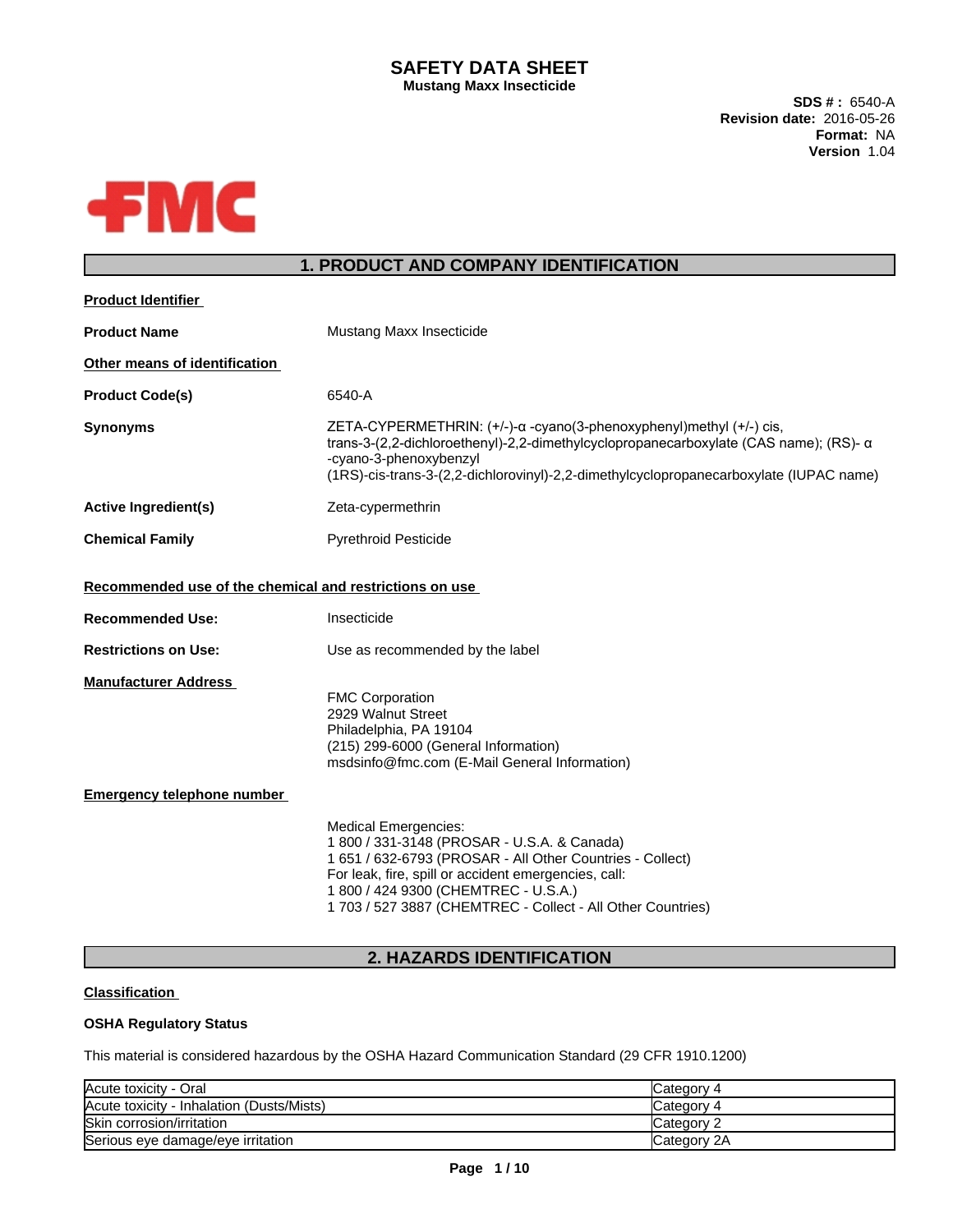|                                                    | 1908 - 1919 |
|----------------------------------------------------|-------------|
| <b>Skin sensitization</b>                          | Category 1B |
| Carcinogenicity                                    | Category 2  |
| Specific target organ toxicity (single exposure)   | Category 3  |
| Specific target organ toxicity (repeated exposure) | Category 2  |

#### **GHS Label elements, including precautionary statements**

## **EMERGENCY OVERVIEW**

| Warning |  |
|---------|--|
|---------|--|

#### **Hazard Statements**

- H302 Harmful if swallowed
- H315 Causes skin irritation
- H317 May cause an allergic skin reaction
- H319 Causes serious eye irritation
- H332 Harmful if inhaled
- H351 Suspected of causing cancer
- H373 May cause damage to organs through prolonged or repeated exposure
- H335 May cause respiratory irritation
- H336 May cause drowsiness or dizziness



## **Precautionary Statements - Prevention**

P202 - Do not handle until all safety precautions have been read and understood

- P281 Use personal protective equipment as required
- P264 Wash face, hands and any exposed skin thoroughly after handling
- P270 Do not eat, drink or smoke when using this product
- P271 Use only outdoors or in a well-ventilated area
- P272 Contaminated work clothing should not be allowed out of the workplace
- P260 Do not breathe dust/fume/gas/mist/vapors/spray
- P280 Wear protective gloves/protective clothing/eye protection/face protection

## **Precautionary Statements - Response**

P308 + P313 - If exposed or concerned: Get medical advice/attention

P305 + P351 + P338 - IF IN EYES: Rinse cautiously with water forseveral minutes. Remove contact lenses, if present and easy to do. Continue rinsing

P337 + P313 - If eye irritation persists: Get medical advice/ attention

P302 + P352 - IF ON SKIN: Wash with plenty of water and soap

P362 + P364 - Take off all contaminated clothing and wash it before reuse

P333 + P313 - If skin irritation or rash occurs: Get medical advice/attention

- P304 + P340 IF INHALED: Remove person to fresh air and keep comfortable for breathing
- P301 + P312 IF SWALLOWED: Call a POISON CENTER or doctor if you feel unwell
- P330 Rinse mouth

## **Precautionary Statements - Storage**

## P405 - Store locked up

P403 + P233 - Store in a well-ventilated place. Keep container tightly closed

## **Precautionary Statements - Disposal**

P501 - Dispose of contents/container to an approved waste disposal plant

## **Hazards not otherwise classified (HNOC)**

No hazards not otherwise classified were identified.

## **Other Information**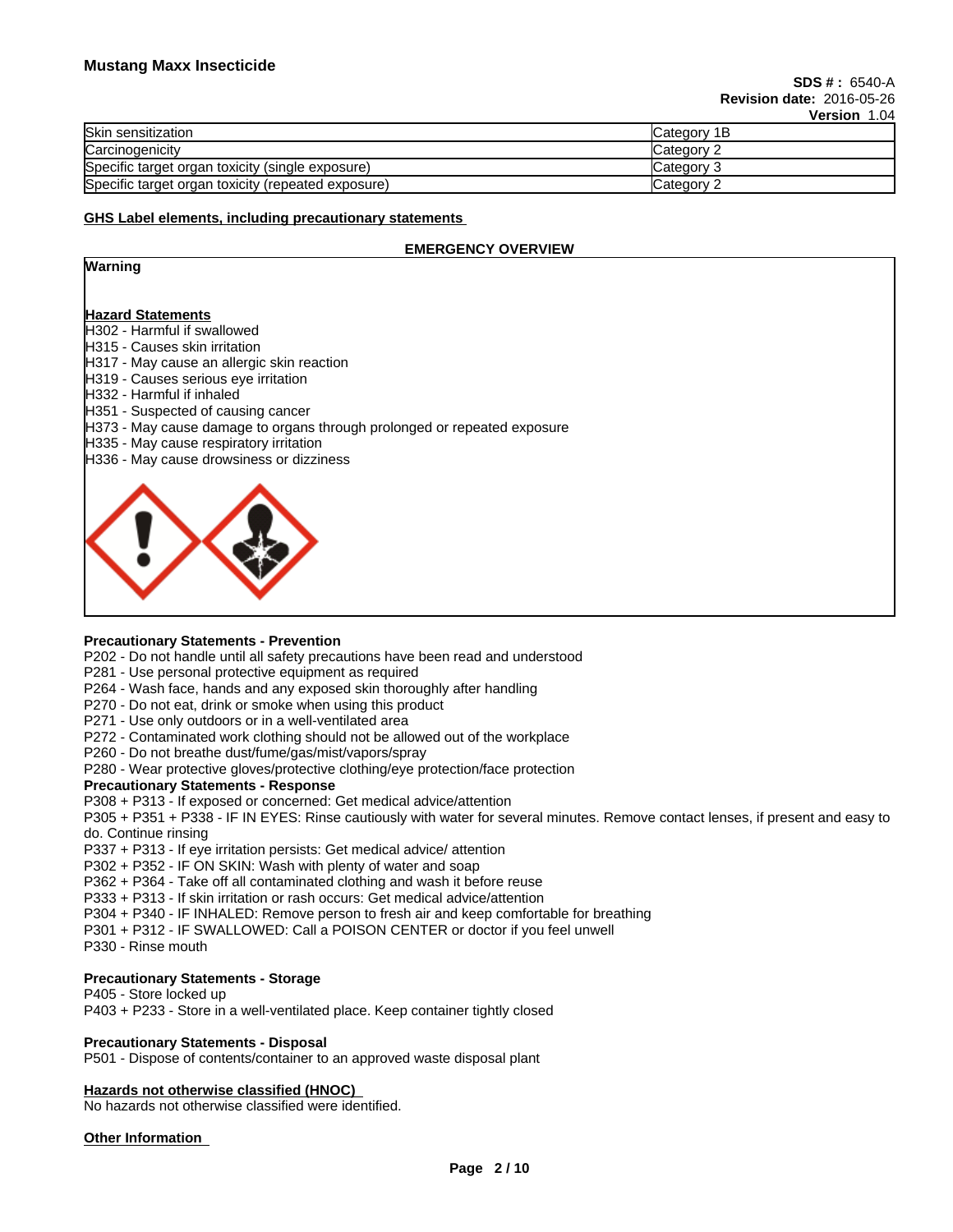Very toxic to aquatic life with long lasting effects.

# **3. COMPOSITION/INFORMATION ON INGREDIENTS**

## **Chemical Family Pyrethroid Pesticide.**

| <b>Chemical name</b>                | <b>CAS-No</b> | Weight %  |
|-------------------------------------|---------------|-----------|
| Zeta-cypermethrin (F2700)           | 52315-07-8    | 9.15      |
| Naphtha (petroleum), heavy aromatic | 64742-94-5    | 50-60     |
| 1-Methylnaphthalene                 | $90-12-0$     | $5 - 10$  |
| Naphthalene                         | $91 - 20 - 3$ | 5-10      |
| 2-Methylnaphthalene                 | $91 - 57 - 6$ | <15       |
| Acetophenone                        | 98-86-2       | $10 - 20$ |

Synonyms are provided in Section 1.

|                                                                                                            | <b>4. FIRST AID MEASURES</b>                                                                                                                                                                                                                                                                                                                                                                                                                                                                           |
|------------------------------------------------------------------------------------------------------------|--------------------------------------------------------------------------------------------------------------------------------------------------------------------------------------------------------------------------------------------------------------------------------------------------------------------------------------------------------------------------------------------------------------------------------------------------------------------------------------------------------|
| <b>Eye Contact</b>                                                                                         | Hold eyes open and rinse slowly and gently with water for 15 to 20 minutes. Remove<br>contact lenses, if present, after the first 5 minutes, then continue rinsing eye. Call a poison<br>control center or doctor for further treatment advice.                                                                                                                                                                                                                                                        |
| <b>Skin Contact</b>                                                                                        | Take off contaminated clothing. Rinse skin immediately with plenty of water for 15-20<br>minutes. Call a poison control center or doctor for further treatment advice.                                                                                                                                                                                                                                                                                                                                 |
| <b>Inhalation</b>                                                                                          | Move to fresh air. If person is not breathing, call 911 (within the U.S. and Canada) or an<br>ambulance, then give artificial respiration, preferably mouth-to-mouth if possible. Call a<br>poison control center or doctor for further treatment advice.                                                                                                                                                                                                                                              |
| Ingestion                                                                                                  | Immediately call a poison control center or doctor Do not induce vomiting unless told to do<br>so by a poison control center or doctor Do not give any liquid to the person Never give<br>anything by mouth to an unconscious person Call a poison control center or doctor<br>immediately for treatment advice. Do not induce vomiting unless told to do so by a poison<br>control center or doctor. Do not give any liquid to the person. Do not give anything by mouth<br>to an unconscious person. |
| Most important symptoms and<br>effects, both acute and delayed                                             | Central nervous system effects.                                                                                                                                                                                                                                                                                                                                                                                                                                                                        |
| Indication of immediate medical<br>attention and special treatment<br>needed, if necessary                 | Treat symptomatically. This product is a pyrethroid. If large amounts have been ingested,<br>the stomach and intestines should be evacuated. Treatment is symptomatic and supportive.<br>Digestible fats, oils, or alcohol may increase absorption and so should be avoided. This<br>product contains aromatic hydrocarbons that can produce a severe pneumonitis if<br>aspirated during vomiting.                                                                                                     |
|                                                                                                            | <b>5. FIRE-FIGHTING MEASURES</b>                                                                                                                                                                                                                                                                                                                                                                                                                                                                       |
| <b>Suitable Extinguishing Media</b>                                                                        | Foam, Carbon dioxide (CO <sub>2</sub> ), Dry chemical, Soft stream or water fog only if necessary.                                                                                                                                                                                                                                                                                                                                                                                                     |
| Specific Hazards Arising from the<br><b>Chemical</b><br><b>Hazardous Combustion Products</b>               | Carbon oxides (COx), Hydrogen cyanide, Hydrogen chloride, Chlorine.                                                                                                                                                                                                                                                                                                                                                                                                                                    |
| <b>Explosion data</b><br><b>Sensitivity to Mechanical Impact</b><br><b>Sensitivity to Static Discharge</b> | Not sensitive.<br>Not sensitive.                                                                                                                                                                                                                                                                                                                                                                                                                                                                       |
| Protective equipment and<br>precautions for firefighters                                                   | As in any fire, wear self-contained breathing apparatus pressure-demand, MSHA/NIOSH<br>(approved or equivalent) and full protective gear.                                                                                                                                                                                                                                                                                                                                                              |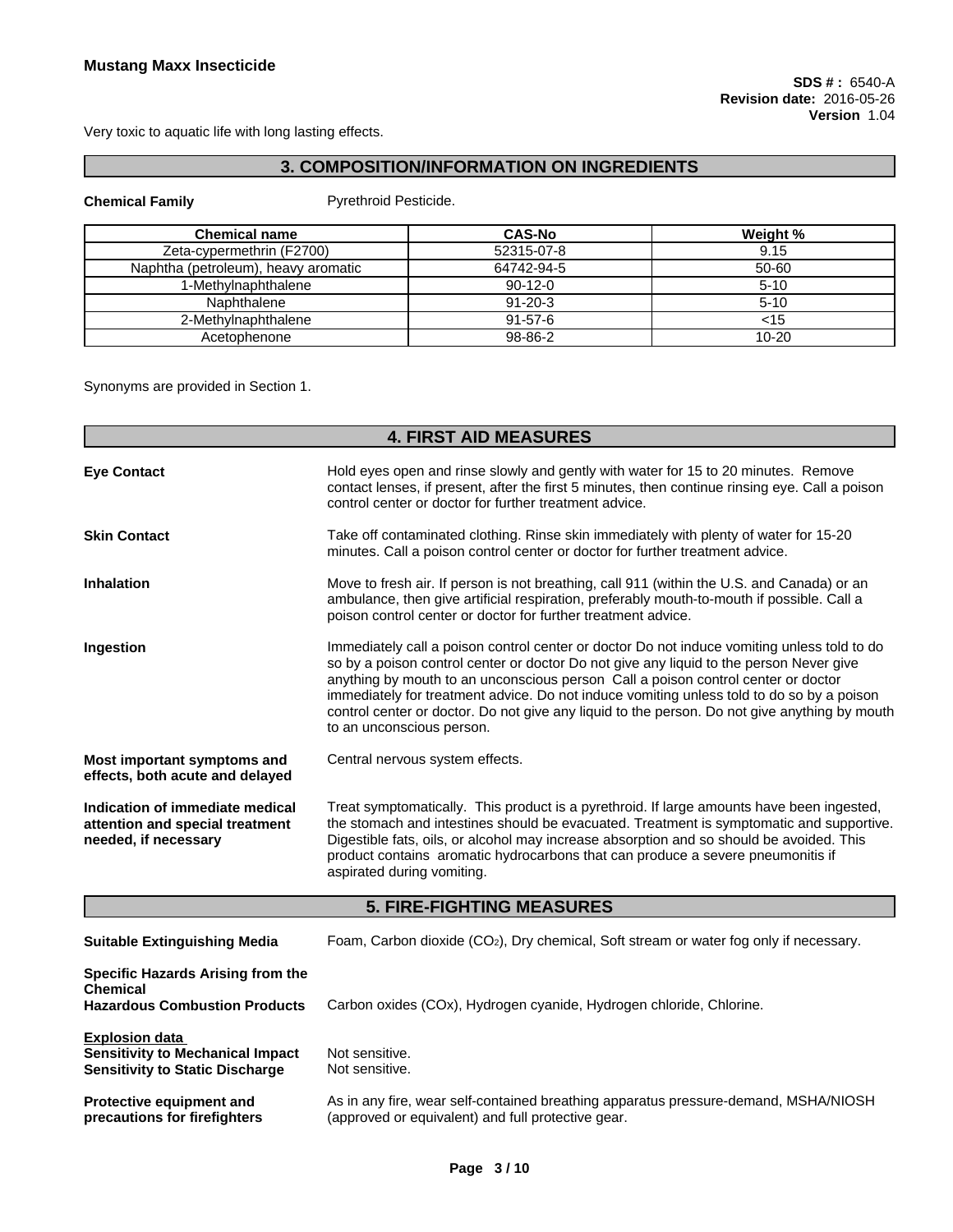|                                  | <b>6. ACCIDENTAL RELEASE MEASURES</b>                                                                                                                                                                                                                              |
|----------------------------------|--------------------------------------------------------------------------------------------------------------------------------------------------------------------------------------------------------------------------------------------------------------------|
| <b>Personal Precautions</b>      | Isolate and post spill area. Remove all sources of ignition. Wear suitable protective clothing,<br>gloves and eye/face protection. For personal protection see section 8.                                                                                          |
| Other                            | For further clean-up instructions, call FMC Emergency Hotline number listed in Section 1<br>"Product and Company Identification" above.                                                                                                                            |
| <b>Environmental Precautions</b> | See Section 12 for additional Ecological Information.                                                                                                                                                                                                              |
| <b>Methods for Containment</b>   | Dike to prevent runoff. Absorb with earth, sand or other non-combustible material and<br>transfer to containers for later disposal.                                                                                                                                |
| Methods for cleaning up          | Clean and neutralize spill area, tools and equipment by washing with bleach water and<br>soap. Absorb rinsate and add to the collected waste. Waste must be classified and labeled<br>prior to recycling or disposal. Dispose of waste as indicated in Section 13. |
|                                  | 7. HANDLING AND STORAGE                                                                                                                                                                                                                                            |
| <b>Handling</b>                  | Do not contaminate other pesticides, fertilizers, water, food, or feed by storage or disposal.                                                                                                                                                                     |
| <b>Storage</b>                   | Keep in a dry, cool and well-ventilated place. Keep away from open flames, hot surfaces<br>and sources of ignition. Keep out of reach of children and animals. Keep/store only in<br>original container.                                                           |
| Incompatible products            | None known                                                                                                                                                                                                                                                         |
|                                  |                                                                                                                                                                                                                                                                    |

# **8. EXPOSURE CONTROLS/PERSONAL PROTECTION**

## **Control parameters**

| <b>Chemical name</b>               | <b>ACGIH TLV</b>                           | <b>OSHA PEL</b>                                                                       | <b>NIOSH</b>                                                                                           | <b>Mexico</b>                                                                                                      |
|------------------------------------|--------------------------------------------|---------------------------------------------------------------------------------------|--------------------------------------------------------------------------------------------------------|--------------------------------------------------------------------------------------------------------------------|
|                                    |                                            |                                                                                       |                                                                                                        |                                                                                                                    |
| 1-Methylnaphthalene<br>$(90-12-0)$ | TWA: 0.5 ppm                               |                                                                                       |                                                                                                        |                                                                                                                    |
| Naphthalene<br>$(91-20-3)$         | TWA: 10 ppm                                | TWA: 10 ppm<br>TWA: $50 \text{ mg/m}^3$                                               | IDLH: 250 ppm<br>TWA: 10 ppm<br>TWA: $50 \text{ mg/m}^3$<br>STEL: 15 ppm<br>STEL: 75 mg/m <sup>3</sup> | Mexico: TWA 10 ppm<br>Mexico: TWA 50 mg/m <sup>3</sup><br>Mexico: STEL 15 ppm<br>Mexico: STEL 75 mg/m <sup>3</sup> |
| 2-Methylnaphthalene<br>$(91-57-6)$ | TWA: 0.5 ppm                               |                                                                                       |                                                                                                        |                                                                                                                    |
| Acetophenone<br>$(98-86-2)$        | TWA: 10 ppm                                |                                                                                       |                                                                                                        |                                                                                                                    |
| <b>Chemical name</b>               | <b>British Columbia</b>                    | Quebec                                                                                | <b>Ontario TWAEV</b>                                                                                   | <b>Alberta</b>                                                                                                     |
| 1-Methylnaphthalene<br>$(90-12-0)$ | TWA: 0.5 ppm<br><b>Skin</b>                |                                                                                       | TWA: 0.5 ppm                                                                                           |                                                                                                                    |
|                                    |                                            |                                                                                       | <b>Skin</b>                                                                                            |                                                                                                                    |
| Naphthalene<br>$(91-20-3)$         | TWA: 10 ppm<br>STEL: 15 ppm<br><b>Skin</b> | TWA: 10 ppm<br>TWA: $52 \text{ mg/m}^3$<br>STEL: 15 ppm<br>STEL: 79 mg/m <sup>3</sup> | TWA: 10 ppm<br>STEL: 15 ppm<br>Skin                                                                    | TWA: 10 ppm<br>TWA: $52 \text{ mg/m}^3$<br>STEL: 15 ppm<br>STEL: 79 mg/m <sup>3</sup><br><b>Skin</b>               |
| 2-Methylnaphthalene<br>$(91-57-6)$ | TWA: 0.5 ppm<br><b>Skin</b>                |                                                                                       | TWA: 0.5 ppm                                                                                           |                                                                                                                    |
|                                    |                                            |                                                                                       | Skin                                                                                                   |                                                                                                                    |
| Acetophenone<br>$(98-86-2)$        | TWA: 10 ppm                                | TWA: 10 ppm<br>TWA: 49 mg/m <sup>3</sup>                                              | TWA: 10 ppm                                                                                            | TWA: 10 ppm<br>TWA: 49 mg/m <sup>3</sup>                                                                           |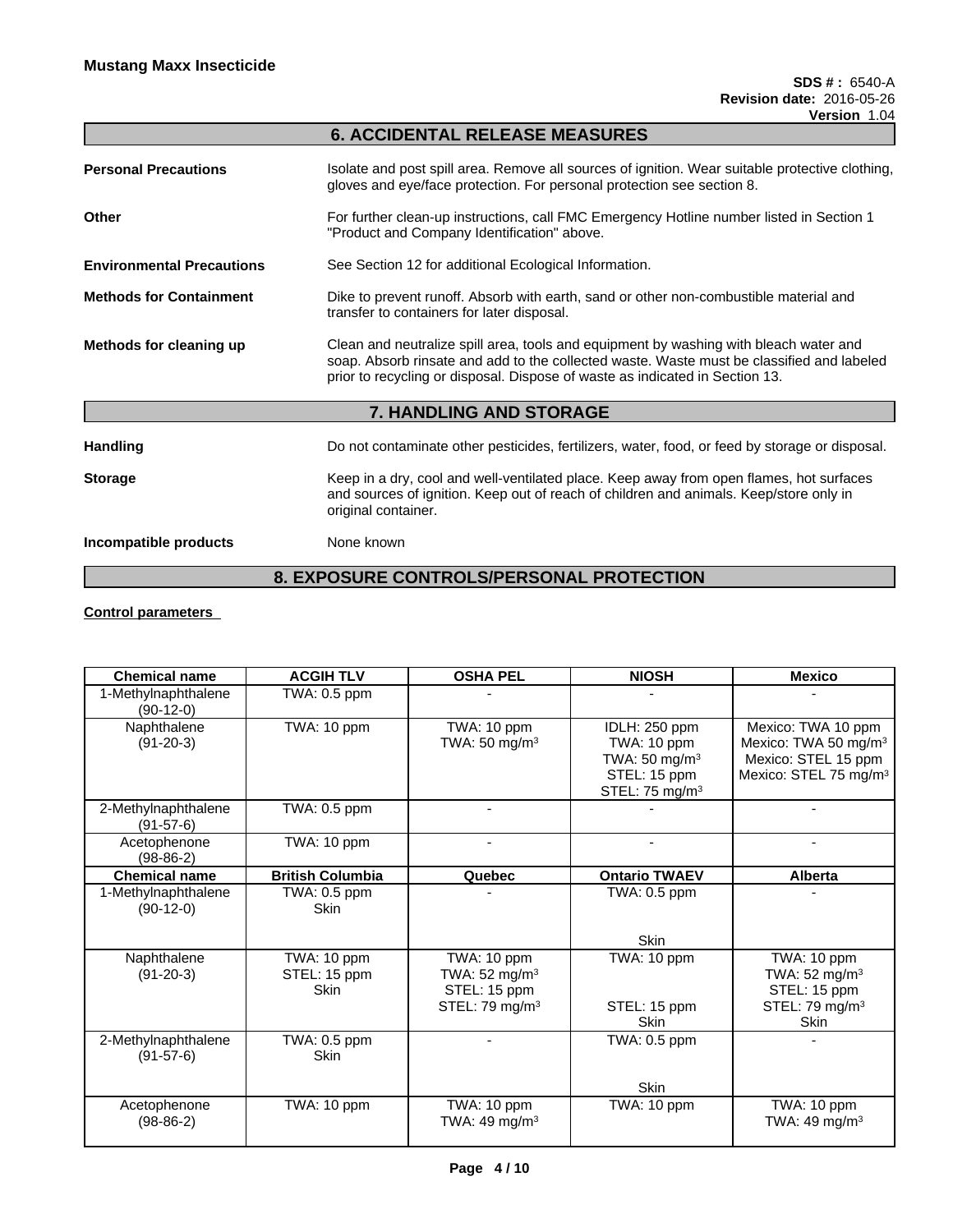## **Appropriate engineering controls**

| <b>Engineering measures</b>     | Apply technical measures to comply with the occupational exposure limits. When working in<br>confined spaces (tanks, containers, etc.), ensure that there is a supply of air suitable for<br>breathing and wear the recommended equipment.                                                                                 |
|---------------------------------|----------------------------------------------------------------------------------------------------------------------------------------------------------------------------------------------------------------------------------------------------------------------------------------------------------------------------|
|                                 | Individual protection measures, such as personal protective equipment                                                                                                                                                                                                                                                      |
| <b>Eye/Face Protection</b>      | For dust, splash, mist or spray exposure, wear chemical protective goggles.                                                                                                                                                                                                                                                |
| <b>Skin and Body Protection</b> | Wear long-sleeved shirt, long pants, socks, and shoes.                                                                                                                                                                                                                                                                     |
| <b>Hand Protection</b>          | Protective gloves                                                                                                                                                                                                                                                                                                          |
| <b>Respiratory Protection</b>   | For dust, splash, mist or spray exposures wear a filtering facepiece respirator (N95, R95, or<br>P95) which is approved for pesticides (U.S. NIOSH/MSHA, EU CEN or comparable<br>certification organization).                                                                                                              |
| <b>Hygiene measures</b>         | Clean water should be available for washing in case of eye or skin contamination. Wash<br>skin prior to eating, drinking, chewing gum or using tobacco. Shower or bathe at the end of<br>working. Remove and wash contaminated clothing before re-use. Launder work clothing<br>separately from regular household laundry. |
| <b>General information</b>      | If the product is used in mixtures, it is recommended that you contact the appropriate<br>protective equipment suppliers. These recommendations apply to the product as supplied                                                                                                                                           |
|                                 |                                                                                                                                                                                                                                                                                                                            |

# **9. PHYSICAL AND CHEMICAL PROPERTIES**

## **Information on basic physical and chemical properties**

| Appearance<br><b>Physical State</b><br>Color<br>Odor | Amber<br>Liquid<br>Amber<br><b>Aromatic Solvent</b> |
|------------------------------------------------------|-----------------------------------------------------|
| <b>Odor threshold</b>                                | No information available                            |
| рH                                                   | 4.6 @ 22.3 °C                                       |
| <b>Melting point/freezing point</b>                  | Not applicable                                      |
| <b>Boiling Point/Range</b>                           | No information available                            |
| <b>Flash point</b>                                   | 95 °C / 203 °F                                      |
| <b>Evaporation Rate</b>                              | No information available                            |
| Flammability (solid, gas)                            | No information available                            |
| <b>Flammability Limit in Air</b>                     |                                                     |
| <b>Upper flammability limit:</b>                     | No information available                            |
| Lower flammability limit:                            | No information available                            |
| Vapor pressure                                       | No information available                            |
| Vapor density                                        | No information available                            |
| <b>Density</b>                                       | 8.72 lb/gal @ 25°C                                  |
| <b>Specific gravity</b>                              | No information available                            |
| <b>Water solubility</b>                              | No information available                            |
| Solubility in other solvents                         | No information available                            |
| <b>Partition coefficient</b>                         | No information available                            |
| <b>Autoignition temperature</b>                      | No information available                            |
| <b>Decomposition temperature</b>                     | No information available                            |
| <b>Viscosity, kinematic</b>                          | 40.7 mm2/s @ 22.4 °C                                |
| Viscosity, dynamic                                   | No information available                            |
| <b>Explosive properties</b>                          | No information available                            |
| <b>Oxidizing properties</b>                          | No information available                            |
| <b>Molecular weight</b>                              | No information available                            |
| <b>Bulk density</b>                                  | No information available                            |

# **10. STABILITY AND REACTIVITY**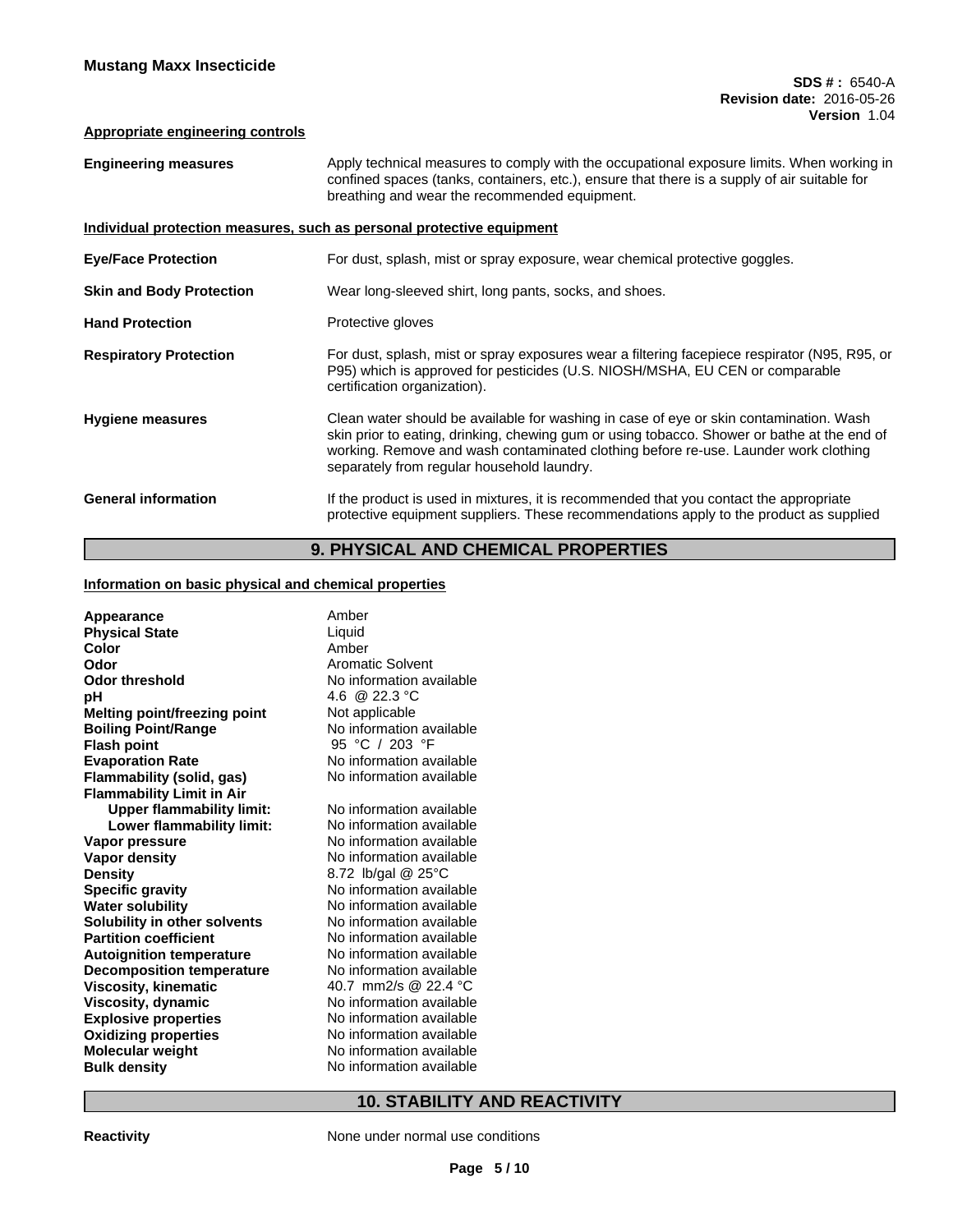| Stable under recommended storage conditions.                            |
|-------------------------------------------------------------------------|
| <b>Possibility of Hazardous Reactions</b> None under normal processing. |
| Hazardous polymerization does not occur.                                |
|                                                                         |

**Conditions to avoid** Excessive heat. **Incompatible materials** None known. **Hazardous Decomposition Products** Carbon oxides (COx), Hydrogen cyanide, Hydrogen chloride, Chlorine.

## **11. TOXICOLOGICAL INFORMATION**

## **Product Information**

| LD50 Oral                                                             | 310 $mg/kg$ (rat)                                                                                                                                                                                                                                                         |
|-----------------------------------------------------------------------|---------------------------------------------------------------------------------------------------------------------------------------------------------------------------------------------------------------------------------------------------------------------------|
| LD50 Dermal                                                           | $> 5,000$ mg/kg (rabbit)                                                                                                                                                                                                                                                  |
| <b>LC50 Inhalation</b>                                                | $> 2.03$ mg/L (4-hr) (rat)                                                                                                                                                                                                                                                |
| Serious eye damage/eye irritation<br><b>Skin corrosion/irritation</b> | Severely irritating (rabbit).<br>Moderately irritating.                                                                                                                                                                                                                   |
| <b>Sensitization</b>                                                  | Sensitizer                                                                                                                                                                                                                                                                |
| Information on toxicological effects                                  |                                                                                                                                                                                                                                                                           |
| <b>Symptoms</b>                                                       | Large doses of zeta-cypermethrin, ingested by laboratory animals, may produce signs of<br>toxicity including tremors, incoordination, convulsions, staggered gait, and oral discharge.                                                                                    |
|                                                                       | Delayed and immediate effects as well as chronic effects from short and long-term exposure                                                                                                                                                                                |
| <b>Chronic toxicity</b>                                               | Zeta-cypermethrin: Long-term exposure caused neurotoxicity (body tremors, decreased<br>motor activity), decreased body weight and increased liver weight.                                                                                                                 |
| <b>Mutagenicity</b>                                                   | Zeta-cypermethrin: Not genotoxic in laboratory studies                                                                                                                                                                                                                    |
| Carcinogenicity                                                       | Cypermethrin caused an increase in benign lung tumors in mice, but not in rats. EPA has<br>classified cypermethrin as a possible human carcinogen based on this information, but<br>does not regulate based on its low cancer risk. There was no evidence of carcinogenic |
|                                                                       | activity of naphthalene in male mice, but there was some evidence of carcinogenic activity                                                                                                                                                                                |

in female mice and clear evidence of carcinogenic activity in male and female rats in 2-year inhalation studies conducted by the National Toxicology Program (NTP). **Neurological effects** Zeta-cypermethrin: Causes neurotoxicity (tremors and decreased motor activity) following acute, subchronic or chronic exposure. **Reproductive toxicity** Zeta-cypermethrin: No toxicity to reproduction in animal studies. **Developmental toxicity** *Zeta-cypermethrin:* **Not teratogenic in animal studies. STOT** - **single exposure** May cause respiratory irritation. See listed target organs below. **STOT - repeated exposure** May cause damage to organs through prolonged or repeated exposure. See listed target organs below. **Target organ effects** Zeta-cypermethrin: Central Nervous System (CNS), **Neurological effects** Zeta-cypermethrin: Causes neurotoxicity (tremors and decreased motor activity) following acute, subchronic or chronic exposure. **Aspiration hazard** No information available.

| ASDII GUVIL HALALU                      |              |             |                        |             |
|-----------------------------------------|--------------|-------------|------------------------|-------------|
| <b>Chemical name</b>                    | <b>ACGIH</b> | <b>IARC</b> | <b>NTP</b>             | <b>OSHA</b> |
| Zeta-cypermethrin (F2700)<br>52315-07-8 |              | Group 2A    |                        |             |
| Naphthalene<br>$91 - 20 - 3$            | A3           | Group 2B    | Reasonably Anticipated |             |

# **12. ECOLOGICAL INFORMATION**

## **Ecotoxicity**

| $\sim$<br>$\overline{\phantom{a}}$<br>$\mathbf{a}$<br>ıethrii<br>l∠eta<br>. המי<br>. |        |            |       |       |  |  |  |  |
|--------------------------------------------------------------------------------------|--------|------------|-------|-------|--|--|--|--|
| 116<br>ACTIVE                                                                        | atıor: | $n$ $\sim$ | /alue | Units |  |  |  |  |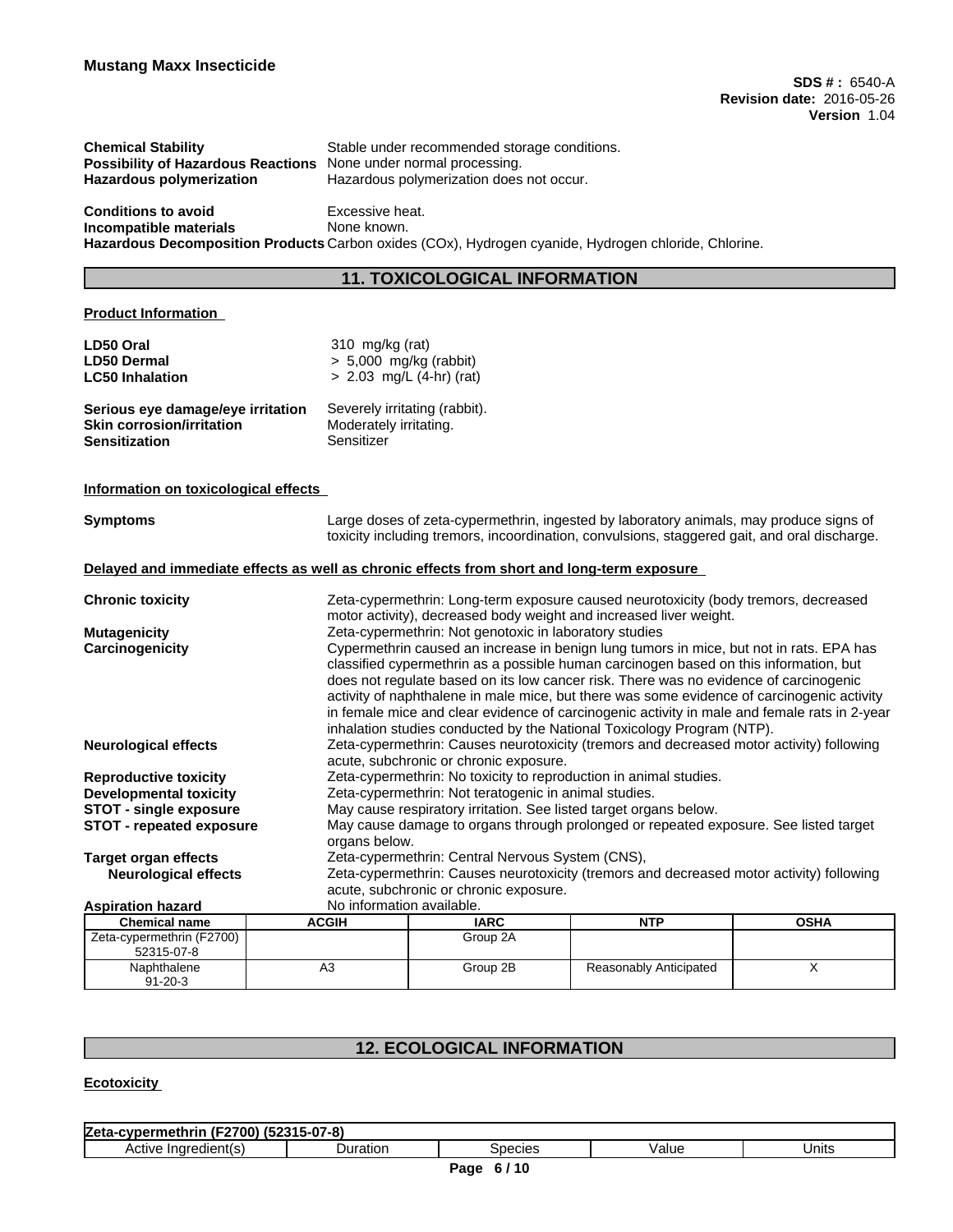**SDS # :** 6540-A **Revision date:** 2016-05-26

**Version** 1.04

|                   |           |             |       | 1001      |
|-------------------|-----------|-------------|-------|-----------|
| Zeta-cypermethrin | 48 h EC50 | Crustacea   | 0.14  | µg/L      |
|                   | 96 h LC50 | Fish        | 0.69  | µg/L      |
|                   | 72 h EC50 | Algae       |       | mg/L      |
|                   | 21 d NOEC | Crustacea   | 0.01  | $\mu$ g/L |
|                   | 21 d NOEC | <b>Fish</b> | 0.015 | $\mu$ g/L |

**Persistence and degradability** Zeta-cypermethrin: Non-persistent. Readily hydrolyzed. Not readily biodegradable.

**Bioaccumulation** Zeta-cypermethrin: The substance does not have a potential for bioconcentration.

**Mobility** Zeta-cypermethrin: Immobile, Not expected to reach groundwater.

- **13. DISPOSAL CONSIDERATIONS**
- Waste disposal methods **IMPROPED IMPROPED INCO** is provided. Spray mixture, or rinsate is prohibited. If these wastes cannot be disposed of by use according to label instructions, contact appropriate disposal authorities for guidance. **Contaminated Packaging** Containers must be disposed of in accordance with local, state and federal regulations.

# **14. TRANSPORT INFORMATION**

pertains to the shipment in Bulk packaging.

Refer to the product label for container disposal instructions.

## **DOT Not regulated for transportation if shipped in Non Bulk packaging. The classification below**

| UN/ID no<br><b>Proper Shipping Name</b><br><b>Hazard class</b><br><b>Packing Group</b><br><b>Marine Pollutant</b><br><b>Description</b> | <b>UN3082</b><br>Environmentally hazardous substance, liquid, n.o.s.<br>9<br>$\mathbf{III}$<br>Zeta-cypermethrin.<br>UN3082 Environmentally hazardous substance, liquid, n.o.s., 9, PG III, Marine Pollutant |
|-----------------------------------------------------------------------------------------------------------------------------------------|--------------------------------------------------------------------------------------------------------------------------------------------------------------------------------------------------------------|
| TDG                                                                                                                                     |                                                                                                                                                                                                              |
| UN/ID no                                                                                                                                | <b>UN3082</b>                                                                                                                                                                                                |
| <b>Proper Shipping Name</b>                                                                                                             | Environmentally hazardous substance, liquid, n.o.s.                                                                                                                                                          |
| <b>Hazard class</b>                                                                                                                     | 9                                                                                                                                                                                                            |
| <b>Packing Group</b>                                                                                                                    | $\mathbf{III}$                                                                                                                                                                                               |
| <b>Marine Pollutant</b>                                                                                                                 | Zeta-cypermethrin. The "Marine Pollutant" marking is only applicable when shipped by                                                                                                                         |
|                                                                                                                                         | vessel, and is not applicable when shipped only by road or rail in Canada.                                                                                                                                   |
| <b>Description</b>                                                                                                                      | UN3082 Environmentally hazardous substance, liquid, n.o.s. (zeta-cypermethrin (F2700)),<br>9, PG III, Marine Pollutant                                                                                       |
| ICAO/IATA                                                                                                                               |                                                                                                                                                                                                              |
| UN/ID no                                                                                                                                | <b>UN3082</b>                                                                                                                                                                                                |
| <b>Proper Shipping Name</b>                                                                                                             | Environmentally hazardous substance, liquid, n.o.s.                                                                                                                                                          |
| <b>Hazard class</b>                                                                                                                     | 9                                                                                                                                                                                                            |
| <b>Packing Group</b>                                                                                                                    | $\mathbf{III}$                                                                                                                                                                                               |
| <b>Description</b>                                                                                                                      | UN3082 Environmentally hazardous substance, liquid, n.o.s. (zeta-cypermethrin (F2700)),                                                                                                                      |
|                                                                                                                                         | 9, PG III, Marine Pollutant                                                                                                                                                                                  |
| IMDG/IMO                                                                                                                                |                                                                                                                                                                                                              |
| UN/ID no                                                                                                                                | <b>UN3082</b>                                                                                                                                                                                                |
| <b>Proper Shipping Name</b>                                                                                                             | Environmentally hazardous substance, liquid, n.o.s.                                                                                                                                                          |
| <b>Hazard class</b>                                                                                                                     | 9                                                                                                                                                                                                            |
| <b>Packing Group</b>                                                                                                                    | $\mathbf{III}$                                                                                                                                                                                               |
| EmS No.                                                                                                                                 | $F-A, S-F$                                                                                                                                                                                                   |
| <b>Marine Pollutant</b>                                                                                                                 | Zeta-cypermethrin                                                                                                                                                                                            |
| <b>Description</b>                                                                                                                      | UN3082 Environmentally hazardous substance, liquid, n.o.s. (zeta-cypermethrin (F2700)),<br>9, PG III, Marine Pollutant                                                                                       |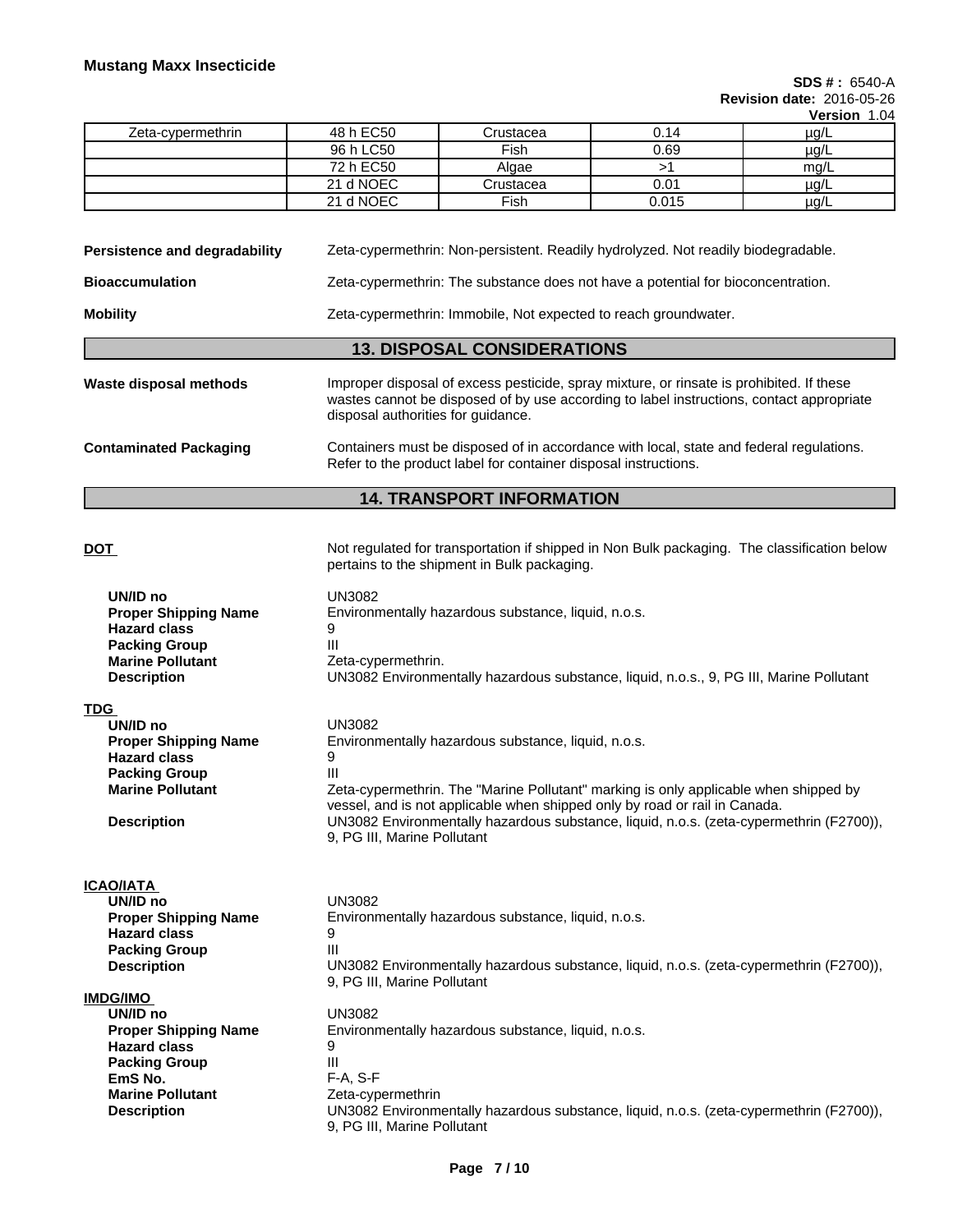# **15. REGULATORY INFORMATION**

## **U.S. Federal Regulations**

## **SARA 313**

Section 313 of Title III of the Superfund Amendments and Reauthorization Act of 1986 (SARA). This product contains a chemical or chemicals which are subject to the reporting requirements of the Act and Title 40 of the Code of Federal Regulations, Part 372:

| <b>Chemical name</b>   | <b>CAS-No</b> | Weight %  | <b>SARA 313 -</b><br><b>· Threshold</b><br>Values % |
|------------------------|---------------|-----------|-----------------------------------------------------|
| Naphthalene - 91-20-3  | 91-20-3       | $5 - 10$  | v.                                                  |
| Acetophenone - 98-86-2 | 98-86-2       | $10 - 20$ | . ب                                                 |

#### **SARA 311/312 Hazard Categories**

| <b>Acute health hazard</b>        | Yes |
|-----------------------------------|-----|
| <b>Chronic health hazard</b>      | Yes |
| Fire hazard                       | No. |
| Sudden release of pressure hazard | No  |
| <b>Reactive Hazard</b>            | No  |

#### **Clean Water Act**

This product contains the following substances which are regulated pollutants pursuant to the Clean Water Act (40 CFR 122.21 and 40 CFR 122.42):

| <b>Chemical name</b>         | <b>CWA - Reportable</b><br><b>Quantities</b> | <b>CWA - Toxic Pollutants</b> | <b>CWA - Priority</b><br><b>Pollutants</b> | <b>CWA - Hazardous</b><br><b>Substances</b> |
|------------------------------|----------------------------------------------|-------------------------------|--------------------------------------------|---------------------------------------------|
| Acetic Acid<br>64-19-7       | 5000 lb                                      |                               |                                            |                                             |
| Naphthalene<br>$91 - 20 - 3$ | 100 <sub>lb</sub>                            |                               |                                            |                                             |
| Naphthalene<br>$91 - 20 - 3$ | 100 <sub>lb</sub>                            |                               |                                            |                                             |

## **CERCLA**

This material, as supplied, contains one or more substances regulated as a hazardous substance under the Comprehensive Environmental Response Compensation and Liability Act (CERCLA) (40 CFR 302):

| <b>Chemical name</b>         | <b>Hazardous Substances RQs</b> | <b>Extremely Hazardous Substances</b><br><b>RQs</b> |
|------------------------------|---------------------------------|-----------------------------------------------------|
| Acetic Acid<br>64-19-7       | 5000 lb<br>2270 kg              |                                                     |
| Naphthalene<br>$91 - 20 - 3$ | 100 lb<br>45.4 kg               |                                                     |
| Naphthalene<br>91-20-3       | 100 lb<br>45.4 kg               |                                                     |
| Acetophenone<br>98-86-2      | 5000 lb<br>2270 kg              |                                                     |

## *FIFRA Information*

This chemical is a pesticide product registered by the Environmental Protection Agency and is subject to certain labeling requirements under federal pesticide law. These requirements differ from the classification criteria and hazard information required for safety data sheets, and for workplace labels of non-pesticide chemicals. Following is the hazard information as *required on the pesticide label:*

## *WARNING*

*May be fatal if swallowed. Causes substantial but temporary eye injury. This pesticide is extremely toxic to fish, aquatic invertebrates, oysters and shrimp.*

## **US State Regulations**

**California Proposition 65** This product contains the following Proposition 65 chemicals.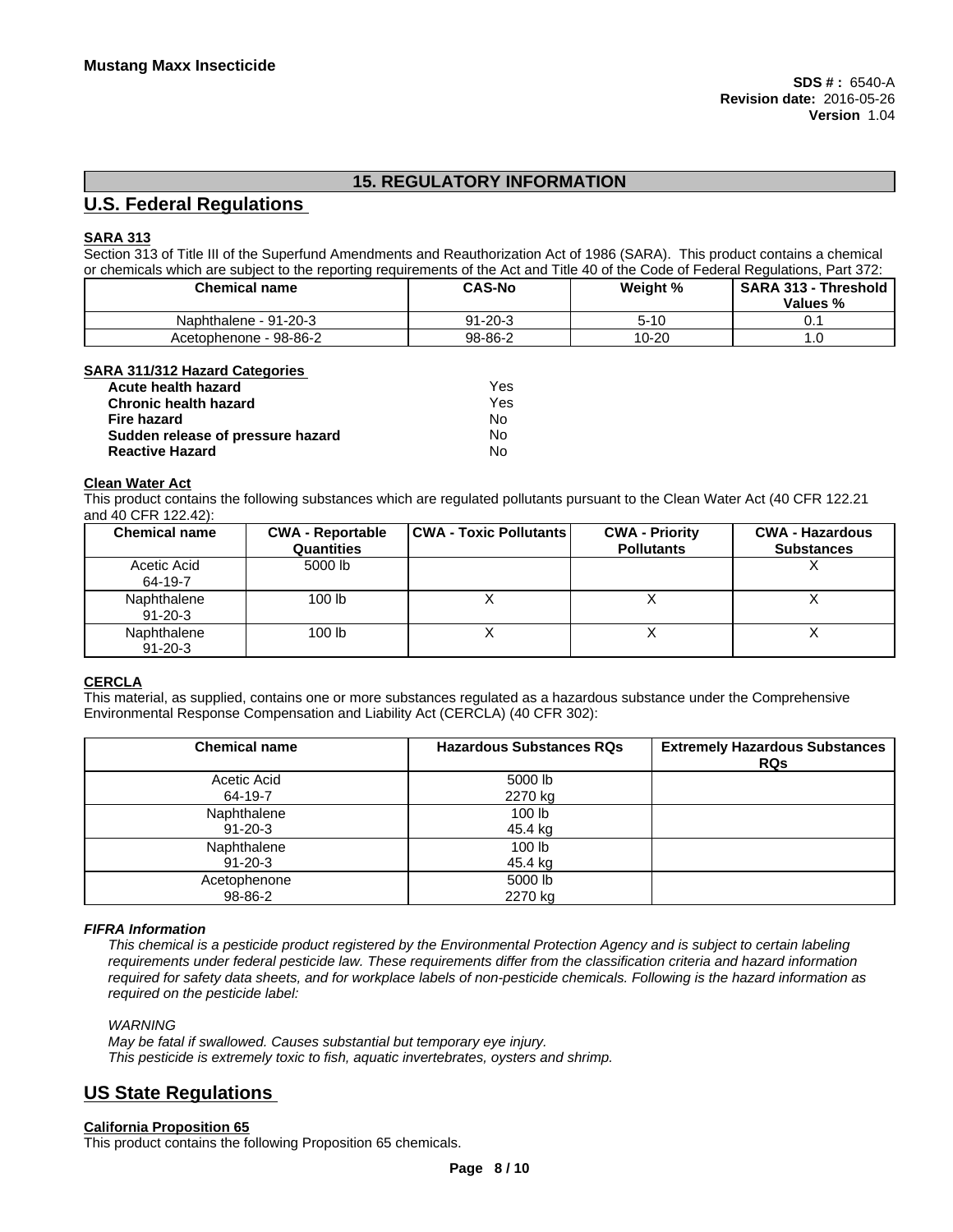| <b>Chemical name</b>                 | <br>. 65<br>Prop<br>California |  |
|--------------------------------------|--------------------------------|--|
| --20-1<br>74<br>Nap.<br>naiene<br>าน | arcinoger<br>'ا0ت              |  |

## **U.S. State Right-to-Know Regulations**

This product does not contain any substances regulated by state right-to-know regulations

| <b>Chemical name</b>                    | <b>New Jersey</b> | <b>Massachusetts</b> | Pennsylvania |
|-----------------------------------------|-------------------|----------------------|--------------|
| Zeta-cypermethrin (F2700)<br>52315-07-8 |                   |                      |              |
| 1-Methylnaphthalene<br>$90-12-0$        |                   |                      |              |
| Naphthalene<br>$91 - 20 - 3$            |                   |                      |              |
| 2-Methylnaphthalene<br>91-57-6          |                   |                      |              |
| Acetophenone<br>98-86-2                 |                   |                      | ⌒            |

## **International Inventories**

| <b>Chemical name</b>                                 | <b>TSCA</b><br>(United<br>States) | <b>DSL</b><br>(Canada) | EINECS/ELINC<br>S (Europe) | <b>ENCS</b><br>(Japan) | China<br>(IECSC) | KECL (Korea) | <b>PICCS</b><br>(Philippines) | <b>AICS</b><br>(Australia) |
|------------------------------------------------------|-----------------------------------|------------------------|----------------------------|------------------------|------------------|--------------|-------------------------------|----------------------------|
| Zeta-cypermethrin<br>(F2700)<br>52315-07-8           |                                   |                        | X                          |                        | X                | X            | X                             | X                          |
| Naphtha (petroleum),<br>heavy aromatic<br>64742-94-5 | X                                 | X                      | X                          | X                      | X                | X            | X                             | X                          |
| 1-Methylnaphthalene<br>$90-12-0$                     | X                                 | X                      | X                          | X                      | X                |              | X                             | X                          |
| Naphthalene<br>$91 - 20 - 3$                         | X                                 | X                      | X                          | X                      | X                | X            | X                             | X                          |
| 2-Methylnaphthalene<br>$91 - 57 - 6$                 | X                                 | X                      | X                          | X                      | X                |              | X                             | X                          |
| Acetophenone<br>98-86-2                              | X                                 | X                      | X                          | X                      | X                | X            | X                             | X                          |

**Mexico - Grade** Moderate risk, Grade 2

| <b>Chemical name</b> | <b>Carcinogen Status</b> | Mexico                            |
|----------------------|--------------------------|-----------------------------------|
| Naphthalene          |                          | Mexico: TWA 10 ppm                |
|                      |                          | Mexico: TWA 50 mg/m <sup>3</sup>  |
|                      |                          | Mexico: STEL 15 ppm               |
|                      |                          | Mexico: STEL 75 mg/m <sup>3</sup> |

**WHMIS Hazard Class** D2A - Very toxic materials D2B - Toxic materials



# **16. OTHER INFORMATION**

| <b>NFPA</b><br>ГМ | <b>Health</b><br>Hazards                 | Flammabilitv | <b>Instability</b>   | .<br><b>Special Hazards</b> |
|-------------------|------------------------------------------|--------------|----------------------|-----------------------------|
| <b>HMIS</b>       | $\mathbf{a}$<br><b>Health</b><br>Hazards | Flammabilitv | Þ<br>'hvsical hazard | Protection<br>lPersonal     |